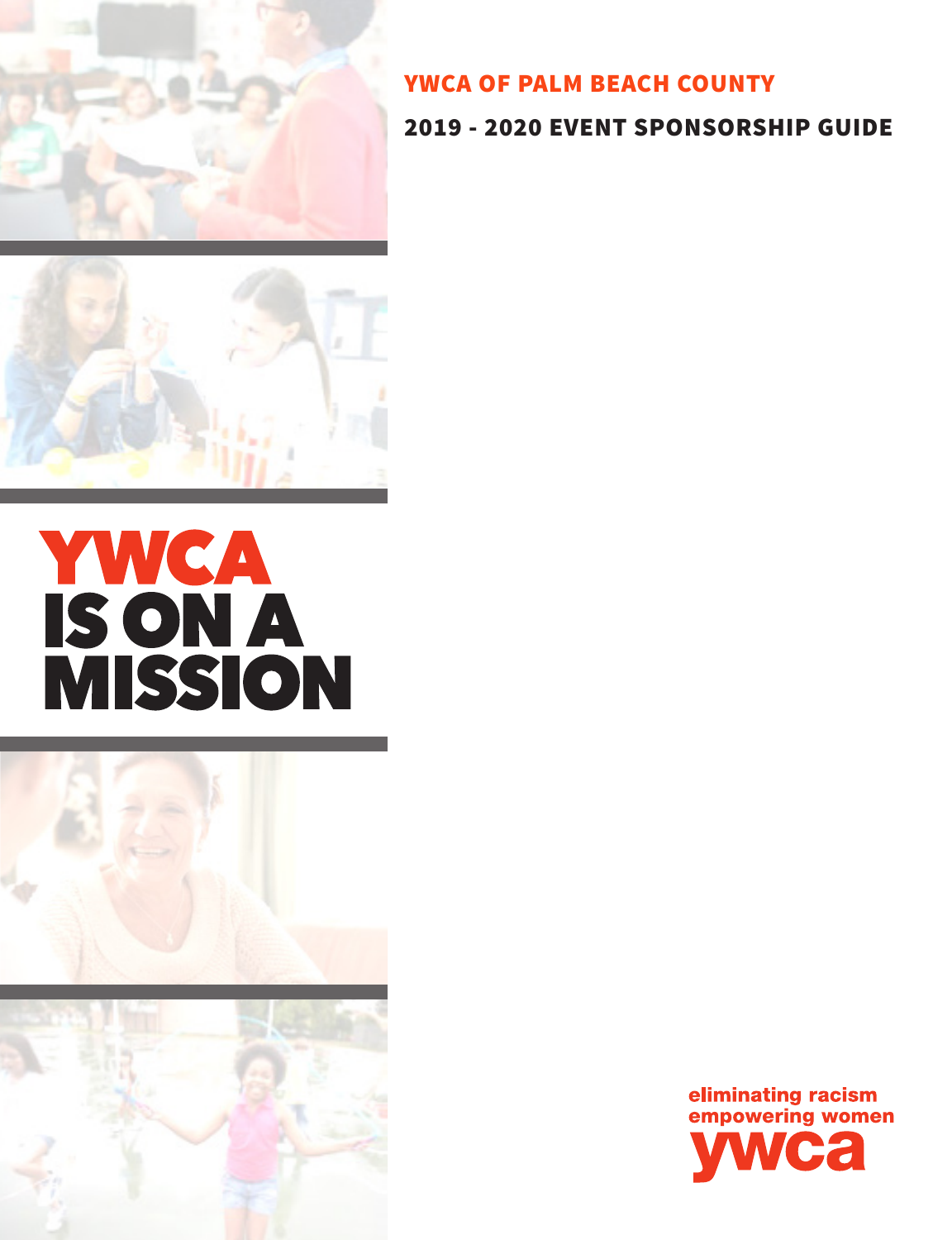# **CONTENTS**

| <b>ABOUT THE YWCA</b>           | $\star$ |
|---------------------------------|---------|
| <b>DOWN SOUTH LUNCHEON</b>      | $\star$ |
| <b>HARMONY HOUSE EVENT</b>      | $\star$ |
| <b>RUN FOR THE ROSES TEA</b>    | $\star$ |
| <b>BUNDLED SPONSORSHIP FORM</b> | $\star$ |
| INDIVIDUAL SPONSORSHIP FORM     | $\star$ |
| DOWN SOUTH AD SUBMISSION FORM   | $\star$ |
| YWCA FACTS & FIGURES            | $\star$ |

## SPONSORSHIP

The YWCA of Palm Beach County hosts a number of events throughout the year to raise awareness of our mission and money to support it. This Sponsorship Guide outlines the events and presents you and/ or your corporation with many opportunities to support us throughout the year.

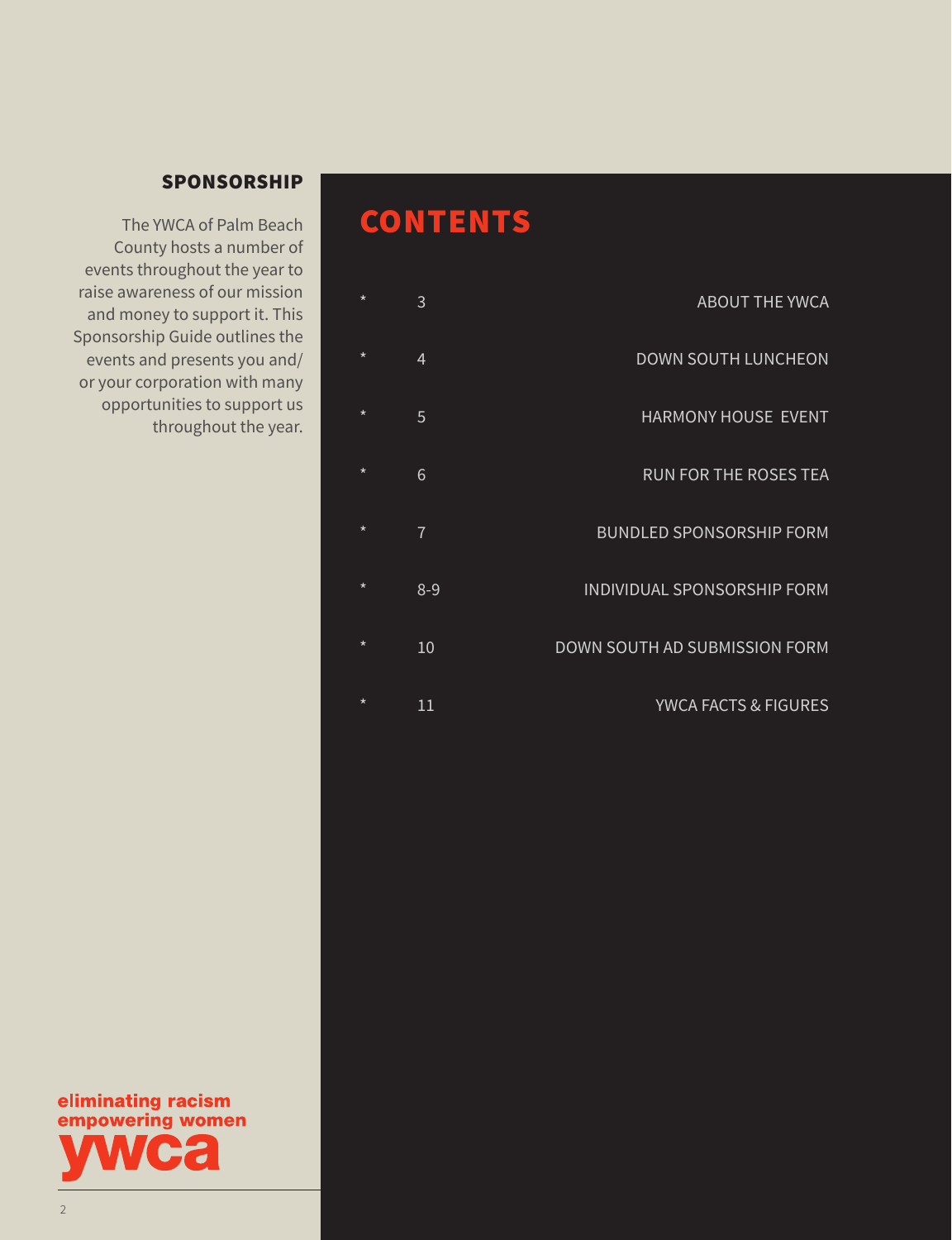

# YWCA OF PALM BEACH COUNTY

The YWCA of Palm Beach County is a 501 (c)(3) organization committed to eliminating racism, empowering women, and promoting peace, justice, freedom, and dignity for all. The YWCA is the oldest and largest multicultural women's organization in the world and since 1917, the YWCA of Palm Beach County has been a leader in advocacy and action on issues related to racial and gender equality and improving the lives of women and girls. We create real change. Everyday.

By harnessing the potential of every woman, YWCA brings real change to the lives of women and girls facing hardship. To empower each woman to achieve their highest potential, we offer services that educate, strengthen, and encourage. These services include:

- Programs that help women and children flee domestic violence situations and position them to live a life free of fear, violence, and abuse
- Education-based STEM-oriented youth empowerment programming aimed at building confidence in young girls to pursue STEM careers and become strong, independent women
- Rapid Re-Housing for women transitioning out of an unsafe domestic violence situation who are in jeopardy of becoming homeless
- Affordable child development program for working mothers who need affordable options for child development so that they can continue to work
- Women's Health programs that improve access to healthcare and healthcare insurance and increase awareness of health issues that disproportionately impact women

YWCA is on a mission, and we are proud of our legacy as pioneers of race relations and the empowerment of women. YWCA does not back down from tough issues. Our team in Palm Beach County is dedicated to forwarding our collective mission to eliminate racism and empower women. It takes courage. It takes commitment. It takes YOU!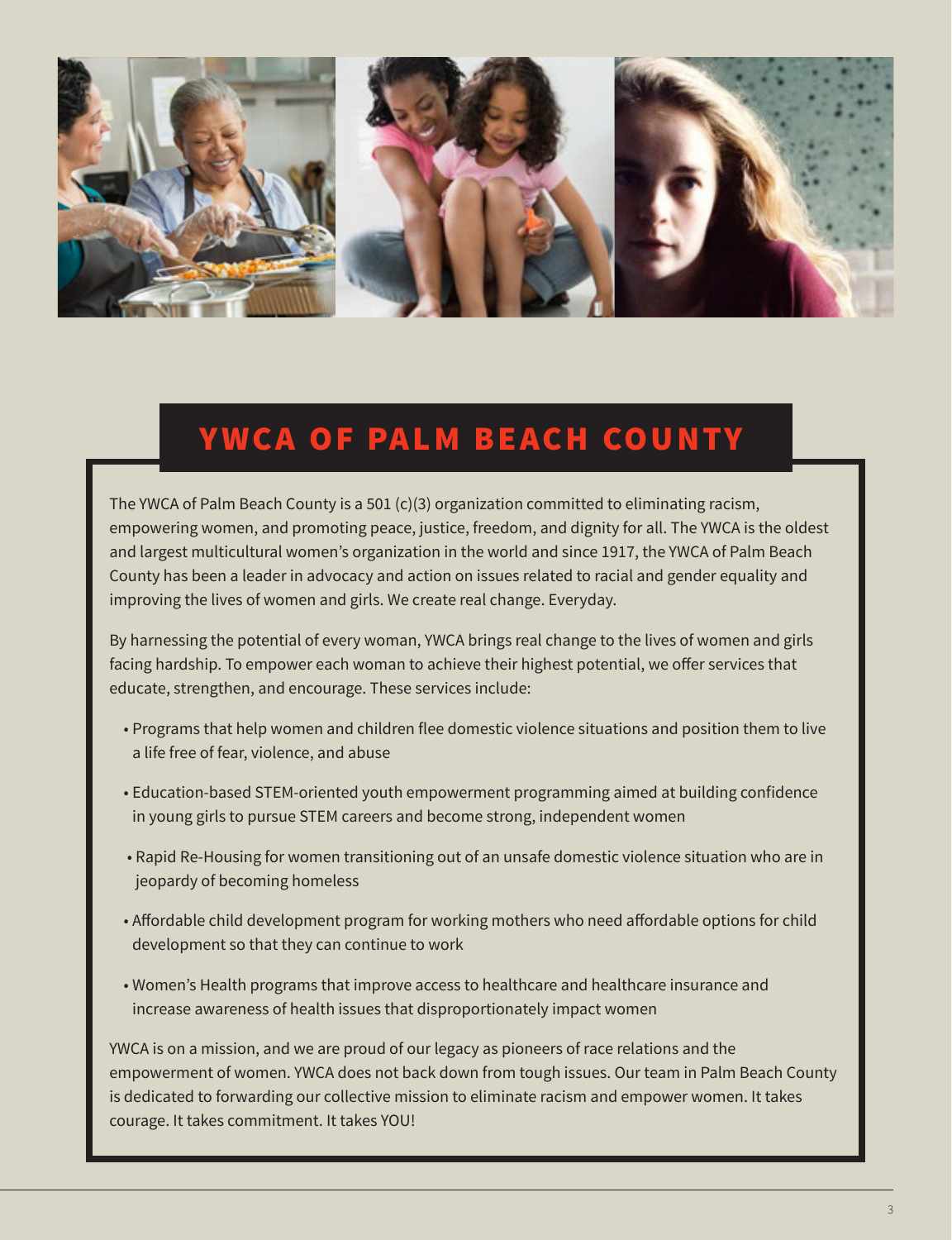# DOWN SOUTH LUNCHEON OCTOBER 15, 2019

Join us at the Kravis Center Cohen Pavilion as we celebrate 102 years of serving Palm Beach County over a "down south meal." The Keynote Speaker is esteemed storyteller and storied native Floridian Judge Nelson Bailey. Funds raised at this event support our youth empowerment programs. This event brings together over 200 individuals from across



THERESA LePORE EVENT CHAIRWOMAN

JUDGE NELSON BAILEY KEYNOTE SPEAKER

#### **Sponsorship Opportunities:**

#### **Presenting Sponsorship: \$5,000 (only 1 available!)**

- o Ten (10) tickets/one (1) table
- o Name/Logo prominently displayed on the Invitations\*
- o Name/Logo featured in Program\*
- o Name/Logo featured on Event Signage
- o Banner at Event
- o Name/Logo included in all print and electronic advertising

Palm Beach County.

o Name/Logo on the YWCA website and social media platforms from October, 2019 – September, 2020

#### **Benefactor Sponsorship: \$2,500**

- o Five (5) tickets
- o Name/Logo featured in Program\*
- o Name/Logo included in all print and electronic advertising

#### **Partner Sponsorship: \$1,000**

- o Two (2) tickets
- o Name/Logo featured in Program\*

#### **Student Table Sponsor: \$600**

o Ten (10) tickets for Students

#### **Table Sponsor: \$625**

o Ten (10) tickets

#### **Individual Tickets: \$65**

o One (1) ticket

#### **Underwriting Opportunities**

- \$2,500 Printing of and postage for invitations, includes acknowledgement on Invitation\* and in Program\*
- \$1,000 Printing Program, includes acknowledgement in Program\*
- \$750 Photography, includes acknowledgement in Program\*

#### \*PRINTING DEADLINES: 08/16/2019 for Invitation and 09/23/2019 for Program

(see page 10 for more details)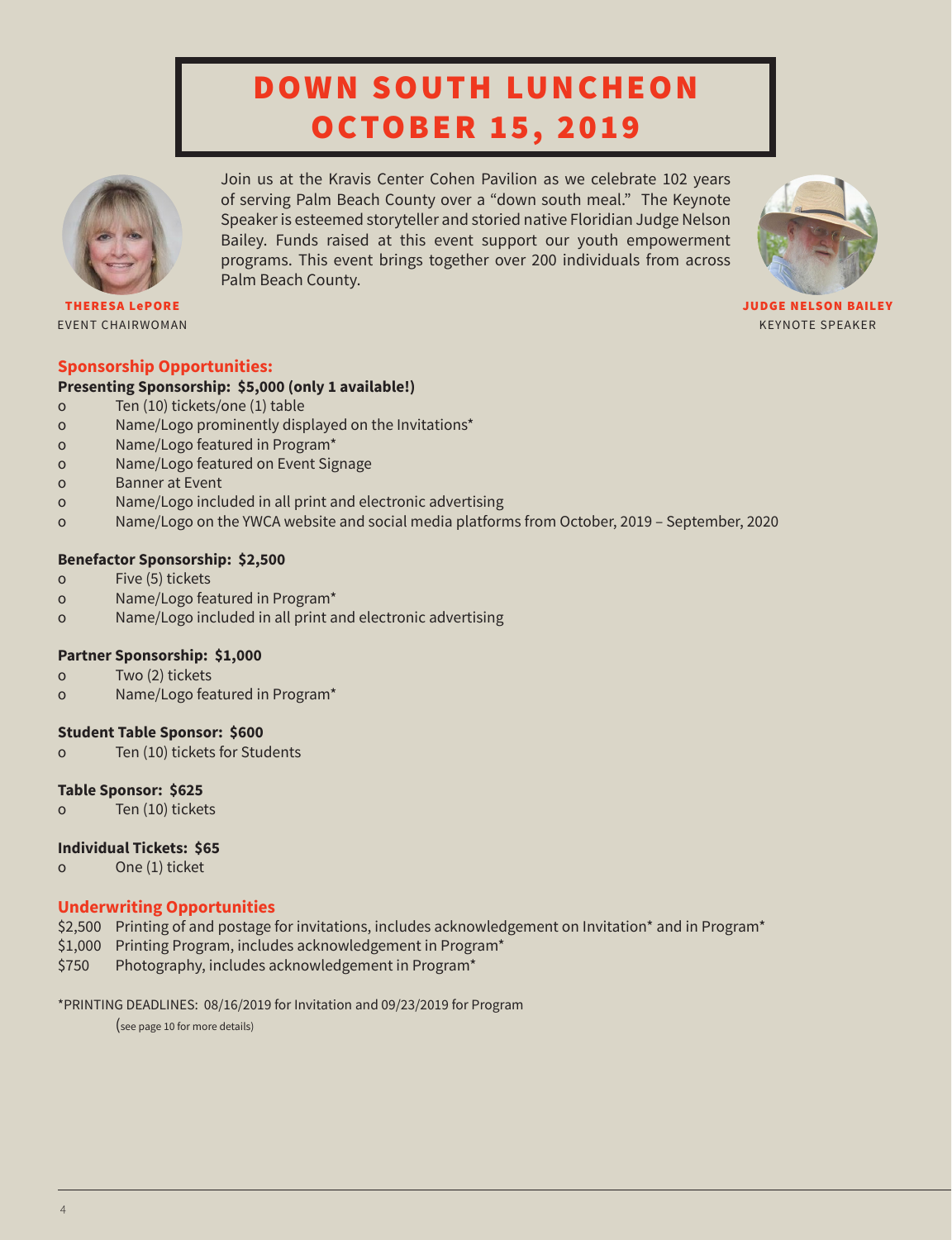# HARMONY HOUSE LUNCHEON DECEMBER 9, 2019

See the Sailfish Club in its grand holiday glory while enjoying a chef-inspired lunch, world-class silent auction, and entertainment. The proceeds from this event benefits the YWCA of Palm Beach County's Mary Rubloff Harmony House Domestic Violence Shelter which serves more than 600 women and children escaping domestic violence each year. Present your company to more than 200 Palm Beach County community members!

#### **Sponsorship Opportunities:**

#### **Grand Benefactor: \$25,000 (only 1 available!)**

- o Twenty (20) tickets/two (2) tables to the Luncheon
- o Name/Logo prominently displayed on the Invitation\*
- o Name/Logo featured in Program PLUS a Full Page Ad in key space in Program
- o Invitation to any pre or post events
- o Name/Logo on brick on walkway at Harmony House
- o Name/Logo included in all print and electronic advertising and press coverage
- o Name/Logo on the YWCA website and social media platforms for one full year
- o Opportunity to make remarks from the Podium the day of the event

#### **Benefactor: \$15,000**

- o Eight (8) tickets to the Luncheon
- o Name/Logo prominently displayed on the Invitation\* and mention from Podium
- o Name/Logo featured in Program PLUS a Full Page Ad in Program\*
- o Name/Logo on brick on walkway at Harmony House
- o Name/Logo included in all print and electronic advertising and press coverage

#### **Patron: \$10,000**

- o Four (4) tickets to the Luncheon
- o Name/Logo prominently displayed on the Invitation\*and mention from Podium
- o Name/Logo featured in Program PLUS a Full Page Ad in Program\*
- o Name/Logo on brick on walkway at Harmony House
- o Name/Logo included in all print and electronic advertising and press coverage

#### **Circle of Friends: \$5,000**

- o Two (2) tickets to the Luncheon
- o Name featured on the Invitation\* and mentioned from Podium
- o Name featured in Program PLUS Full Page Ad in Program\*
- o Name included in all print and electronic advertising and press coverage

#### **Table Host: \$5,000**

- o Ten (10) tickets/one (1) table to the Luncheon
- o Name featured in Program\*
- o Name included in all print and electronic advertising and press coverage

#### **Individual Tickets**

- o \$275/person
- o \$2,500/Table of ten (10)

#### **Underwriting Opportunities**

- \$15,000 Entertainment, includes acknowledgement in Program
- \$5,000 Printing of and postage for invitations, includes acknowledgement on Invitation\* and in Program\*
- \$3,500 Luncheon Centerpieces and Decorations, includes acknowledgement in Program\*
- \$2,500 Printing and postage for "Save the Date" Cards, includes acknowledgement in Program\*
- \$1,500 Transportation for entertainment, includes acknowledgement in Program\*
- \$1,500 Printing of Program, includes acknowledgement in Program\*
- \$750 Photography, includes acknowledgement in Program\*

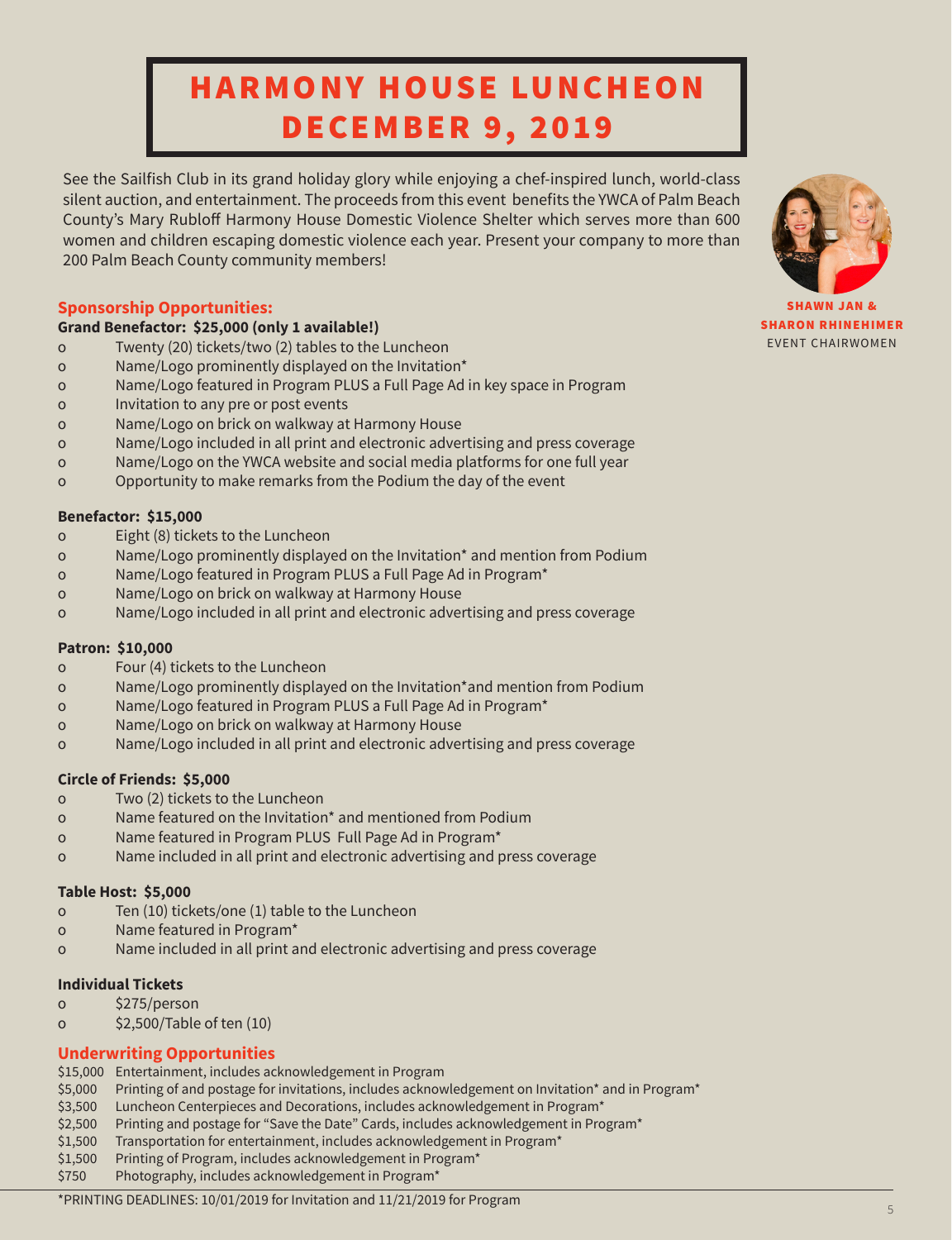

# RUN FOR THE ROSES TEA APRIL 30, 2020

And...we're off! Meet us at the Beach Club in Palm Beach for our Annual Kentucky Derby inspired event that features a fashion show showcasing leaders in our community and a fabulous silent auction. Sip tea or a mint julep as you enjoy the festivities while supporting the mission of the YWCA. As a sponsor, close to 200 women will be exposed to your business!

#### **Sponsorship Opportunities**

#### **"Winner's Circle" Sponsorship: \$5,000 (only 1 available)**

- o Eight (8) tickets to the Tea
- o Name/Logo featured on Invitation\* and in Program\*
- o Full page color ad in the Program
- o Opportunity to speak from the Podium
- o Year Round Promotion of your Company on our website and social media
- o Name/Logo included in all print and electronic advertising and press coverage
- o Complimentary Mint Juleps or Mimosas for your guests

#### **"Jockey" Sponsorship: \$1,800**

- o Six (6) tickets to the Tea
- o Name/Logo featured on Invitation\* and in Program\*
- o Complimentary Mint Juleps or Mimosas for your guests

#### **"Silks" Sponsorship: \$1,200**

- o Four (4) tickets to the Tea
- o Name/Logo featured on Invitation\* and in Program\*
- o Complimentary Mint Juleps or Mimosas for your guests

#### **"Mint Julep" Sponsorship: \$500**

- o Two (2) tickets to the Tea
- o Name/Logo featured on Invitation\* and in Program\*
- o Complimentary Mint Juleps or Mimosas for your guests

#### **Individual Ticket: \$125 per person**

o One (1) ticket

#### **Underwriting Opportunities**

- \$5,000 Tea Underwriter (food and beverage), includes acknowledgement during event, on Invitation\* and in Program\*
- \$1,250 Printing of invitations, includes acknowledgement during event, on Invitation\* and in Program\*
- \$750 Promotion of Event, includes acknowledgement in Program\*
- \$750 Valet, includes acknowledgement in Program\*
- \$600 Postage for invitations, includes acknowledgement in Program\*
- \$600 Decorations, includes acknowledgement in Program\*
- \$500 Printing of Program, includes acknowledgement in Program\*

\*PRINTING DEADLINES: 03/16/2020 for Invitation and 04/06/2020 for Program

SUSAN ROTHMAN & CHELLY TEMPLETON EVENT CHAIRWOMEN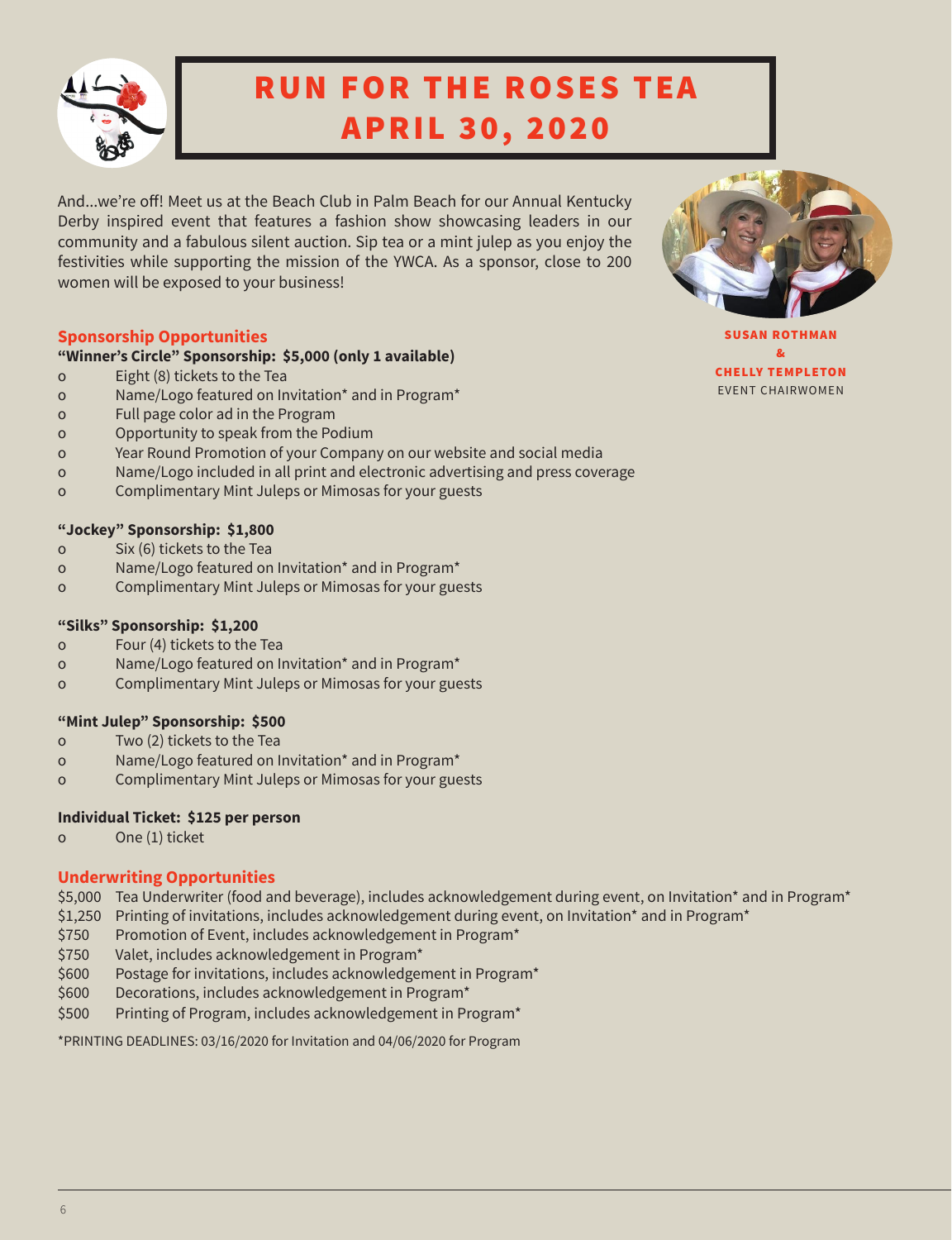#### **Bundled Sponsorship Opportunities**

Support the YWCA in a BIG way! Sponsor all three fundraisers with one check!

#### O Mission Maker Sponsor: \$35,000 (only 1 available)

As the Mission Maker Sponsor, you serve as Presenting Sponsor for all three YWCA fundraising events. In addition to the Presenting Sponsor benefits for each event, you may also customize specific benefits to meet your specific philanthropic and marketing needs.

#### m E**mpowerment Sponsor: \$20,000 (only 1 available)**

As the Empowerment Sponsor, you are the Benefactor Sponsor for all three YWCA events. In addition to the Benefactor Sponsor benefits for each event, you may also customize specific benefits to meet your specific philanthropic and marketing goals.

#### **Champion Sponsor: \$7,500**

As a Champion Sponsor, you receive a table of (ten) 10 to each event along with a full-page ad in each event program and logo placement on all event signage.

| Name (of Business): _____ |        |        | <b>Contact Name:</b> |       |          |
|---------------------------|--------|--------|----------------------|-------|----------|
| Phone Number:             |        | Email: |                      |       |          |
| Address:                  | Street | Citv   |                      | State | Zip Code |

 $\bigcirc$  Check enclosed  $\bigcirc$  Contact me to arrange payment installments  $\bigcirc$  Please Charge my Credit Card O Please Contact me/my business for Silent/Live Auction item donation

|        |      | Email: 2008 2010 2010 2021 2022 2023 2024 2022 2022 2023 2024 2022 2023 2024 2022 2023 2024 2022 2023 2024 20 |          |
|--------|------|---------------------------------------------------------------------------------------------------------------|----------|
| Street | City | State                                                                                                         | Zip Code |
|        |      | Exp Date: ___________ Security Code: __________________                                                       |          |
|        |      | Date Signed: _______________________                                                                          |          |

Mail this form and payment, no later than 09/23/2019, to

YWCA of Palm Beach County 1016 North Dixie Highway West Palm Beach, FL 33401 Attn: Kathleen N. Spears, PhD

The contact listed above will be contacted by the YWCA to discuss ad specs for the Harmony House Luncheon and the Run for the Roses Tea (please see the insert for instructions on ads for the Down South Luncheon) and to activate your sponsorship deliverables.

*The YWCA of Palm Beach County is a 501(c)(3) organization dedicated to eliminating racism and empowering women. We are registered in the State of Florida*  **(CH1468). A copy of the official registration and financial information may be obtained from the Division of Consumer Services by calling toll-free (800) 435-7352 within the state or at www.floridaconsumerhelp.com. Registration does not imply endorsement, approval, or recommendation by the State, and 100% of each contribution that is received by the YWCA is retained by us.**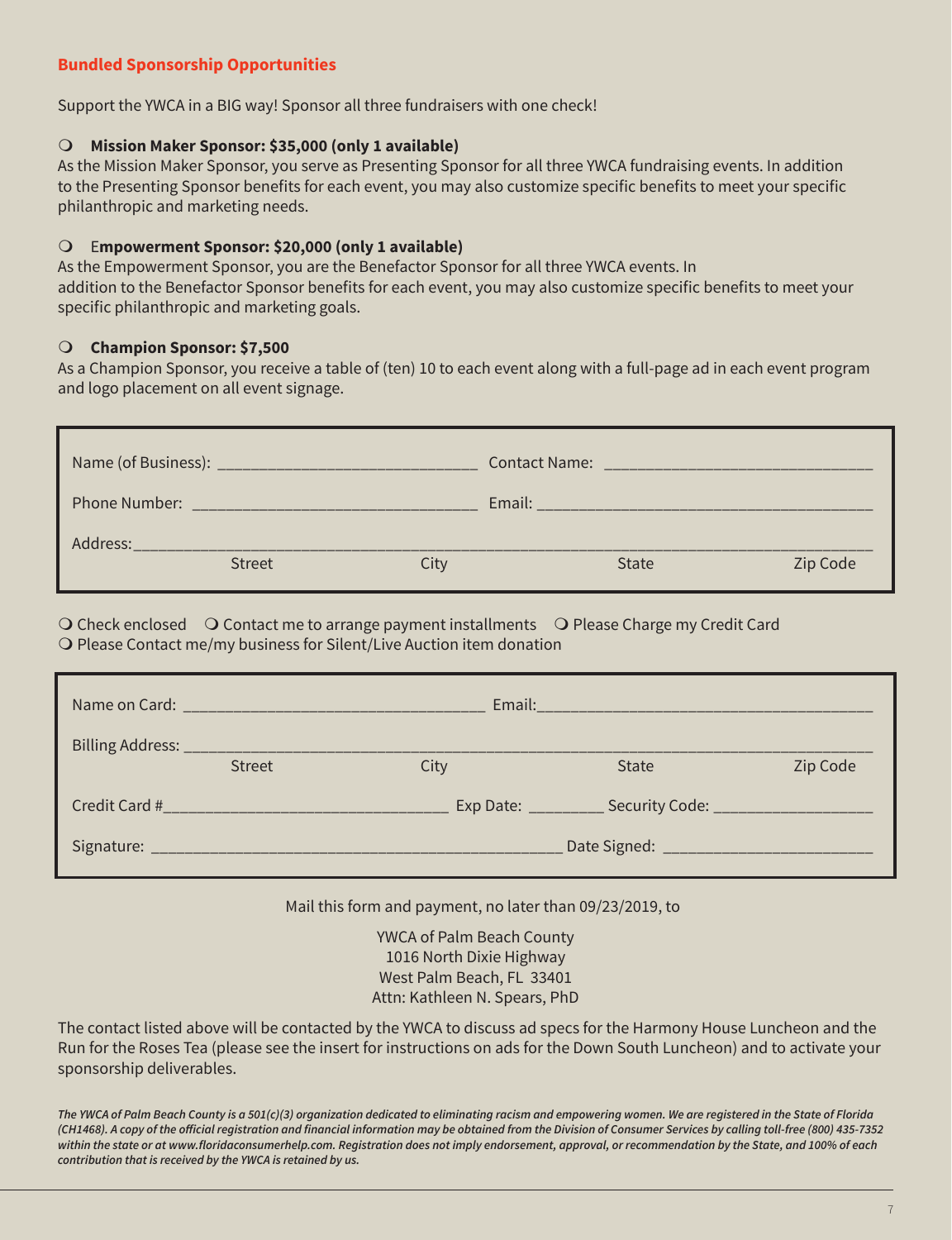## **Event Specific Sponsorship Selection**

#### **Down South Luncheon October 15, 2019**

- O Presenting Sponsorship: \$5,000
- O Benefactor Sponsorship: \$2,500
- O Partner Sponsorship: \$1,000
- **O** Student Table Sponsor: \$600
- O Table Sponsor: \$625
- O Individual Tickets:  $$65 x = $$

#### **Underwrite the Down South Luncheon**

- $\bigcirc$  \$2,500 Printing of and postage for invitations, includes acknowledgement on Invitation\* and in Program\*
- $\bigcirc$  \$1,000 Printing Program, includes acknowledgement in Program\*
- $\bigcirc$  \$750 Photography, includes acknowledgement in Program\*

#### **Harmony House Luncheon – December 9, 2019**

- O Grand Benefactor: \$25,000
- O Benefactor: \$15,000
- **O** Patron: \$10,000
- O Circle of Friends: \$5,000
- O Table Host: \$5,000
- O Individual Tickets  $$275/person X _$  = \$
- O Full page ad in program: \$150

#### **Underwrite the Harmony House Luncheon**

- O \$15,000 Speaker, includes acknowledgement in Program
- $\bigcirc$  \$5,000 Printing of and postage for invitations, includes acknowledgement on Invitation\* and in Program\*
- $\bigcirc$  \$3,500 Luncheon Centerpieces and Decorations, includes acknowledgement in Program\*
- m \$2,500 Printing and postage for "Save the Date" Cards, includes acknowledgement in Program\*
- $\bigcirc$  \$1,500 Transportation for entertainment, includes acknowledgement in Program\*
- $\bigcirc$  \$1,500 Printing of Program, includes acknowledgement in Program\*
- $\bigcirc$  \$750 Photography, includes acknowledgement in Program\*

#### **Run for the Roses Tea – April 30, 2019**

- O Winner's Circle Sponsorship: \$5,000
- O Jockey Sponsorship: \$1,800
- O Silks Sponsorship: \$1,200
- O Mint Julep Sponsorship: \$500
- O Individual Ticket:  $$125$  per person x =
- $\bigcirc$  Full Page ad in program: \$150

#### **Underwrite Run for the Roses**

- $\bigcirc$  \$5,000 Tea Underwriter (food and beverage), includes acknowledgement on Invitation\* and in Program\*
- O \$1,250 Printing of invitations, includes acknowledgement during event and on Invitation\* and in Program\*
- O \$750 Promotion of Event, includes acknowledgement in Program\*
- O \$750 Valet, includes acknowledgement in Program\*
- O \$600 Postage for invitations, includes acknowledgement in Program\*
- $\bigcirc$  \$600 Decorations, includes acknowledgement in Program\*
- O \$500 Printing of Program, includes acknowledgement in Program\*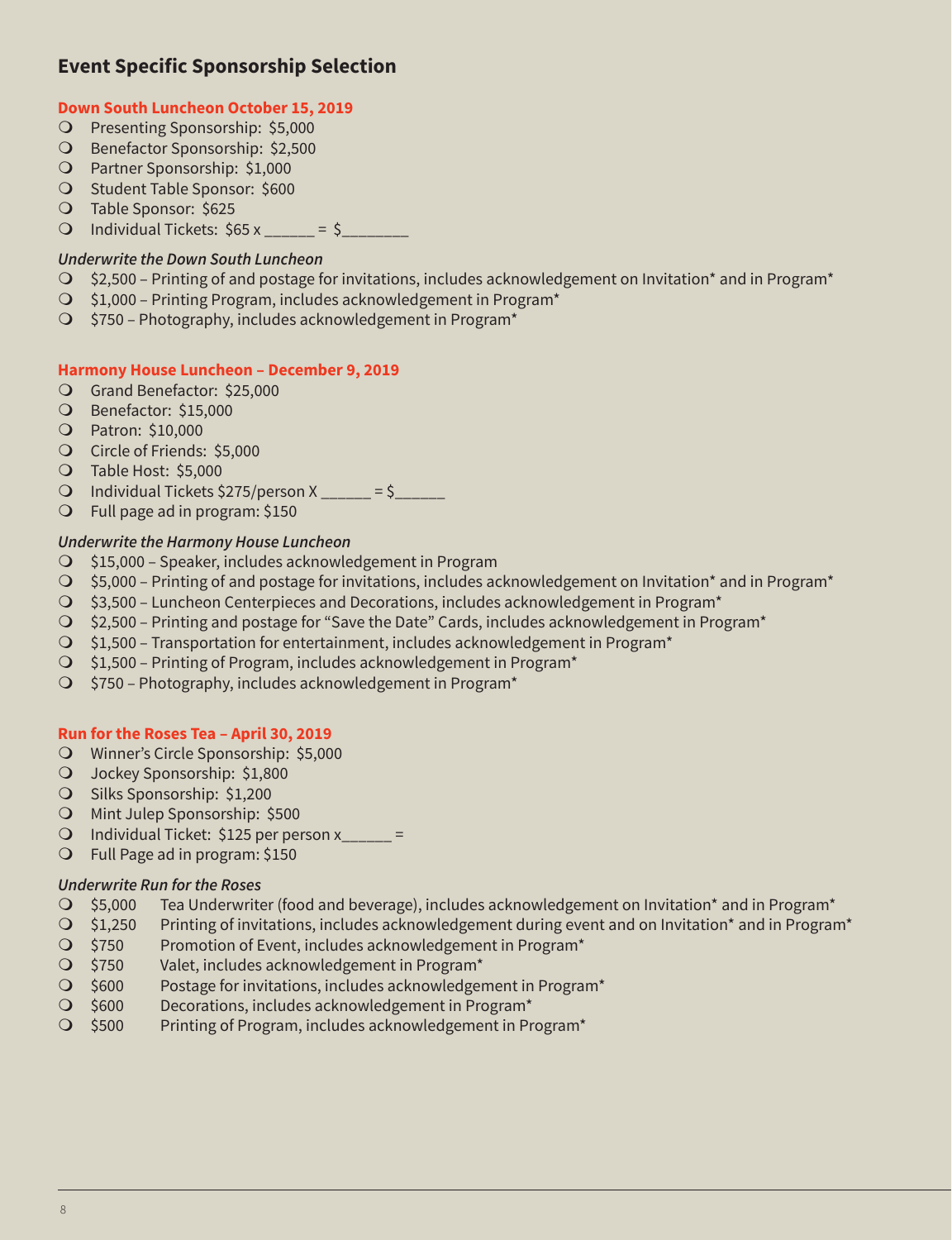### **Event Specific Sponsorship Selection Continued**

m Yes! I/We would like to sponsor the referenced event in support of the YWCA of Palm Beach County! I have enclosed my event sponsorship selection along with the following information:

m Yes! I/We would like to support the YWCA of Palm Beach County with a donation in lieu of sponsoring an event! I would like my general, non-event specific donation to directly support:

O Domestic Violence Services Q Child Development Center Q Women's Health

O Empowering Young Girls O Racial & Gender Equity O Racial Justice O YWCA's Endowment Fund O General

| Name (of Business): _ |               |      | <b>Contact Name:</b> |          |  |
|-----------------------|---------------|------|----------------------|----------|--|
| Phone Number:         |               |      | Email:               |          |  |
| Address:              | <b>Street</b> | lity | State                | Zip Code |  |
|                       |               |      |                      |          |  |

O Check enclosed  $\bigcirc$  Contact me to arrange payment installments  $\bigcirc$  Please Charge my Credit Card O Please Contact me/my business for Silent/Live Auction item donation

|               | Email: 2008 2010 2010 2021 2022 2023 2024 2022 2023 2024 2022 2023 2024 2022 2023 2024 2022 2023 2024 2025 20 |      |                                                     |          |  |
|---------------|---------------------------------------------------------------------------------------------------------------|------|-----------------------------------------------------|----------|--|
|               | Street                                                                                                        | City | <b>State</b>                                        | Zip Code |  |
| Credit Card # |                                                                                                               |      | Exp Date: __________ Security Code: _______________ |          |  |
|               |                                                                                                               |      | Date Signed: ________________________               |          |  |



Mail this form and payment, no later than 09/30/2019, to

YWCA of Palm Beach County 1016 North Dixie Highway West Palm Beach, FL 33401 Attn: Kathleen N. Spears, PhD

The contact listed above will be contacted by the YWCA to discuss ad specs for the Harmony House Luncheon and the Run for the Roses Tea and to activate your sponsorship deliverables.

*The YWCA of Palm Beach County is a 501(c)(3) organization dedicated to eliminating racism and empowering women. We are registered in the State of Florida*  **(CH1468). A copy of the official registration and financial information may be obtained from the Division of Consumer Services by calling toll-free (800) 435-7352 within the state or at www.floridaconsumerhelp.com. Registration does not imply endorsement, approval, or recommendation by the State, and 100% of each contribution that is received by the YWCA is retained by us.**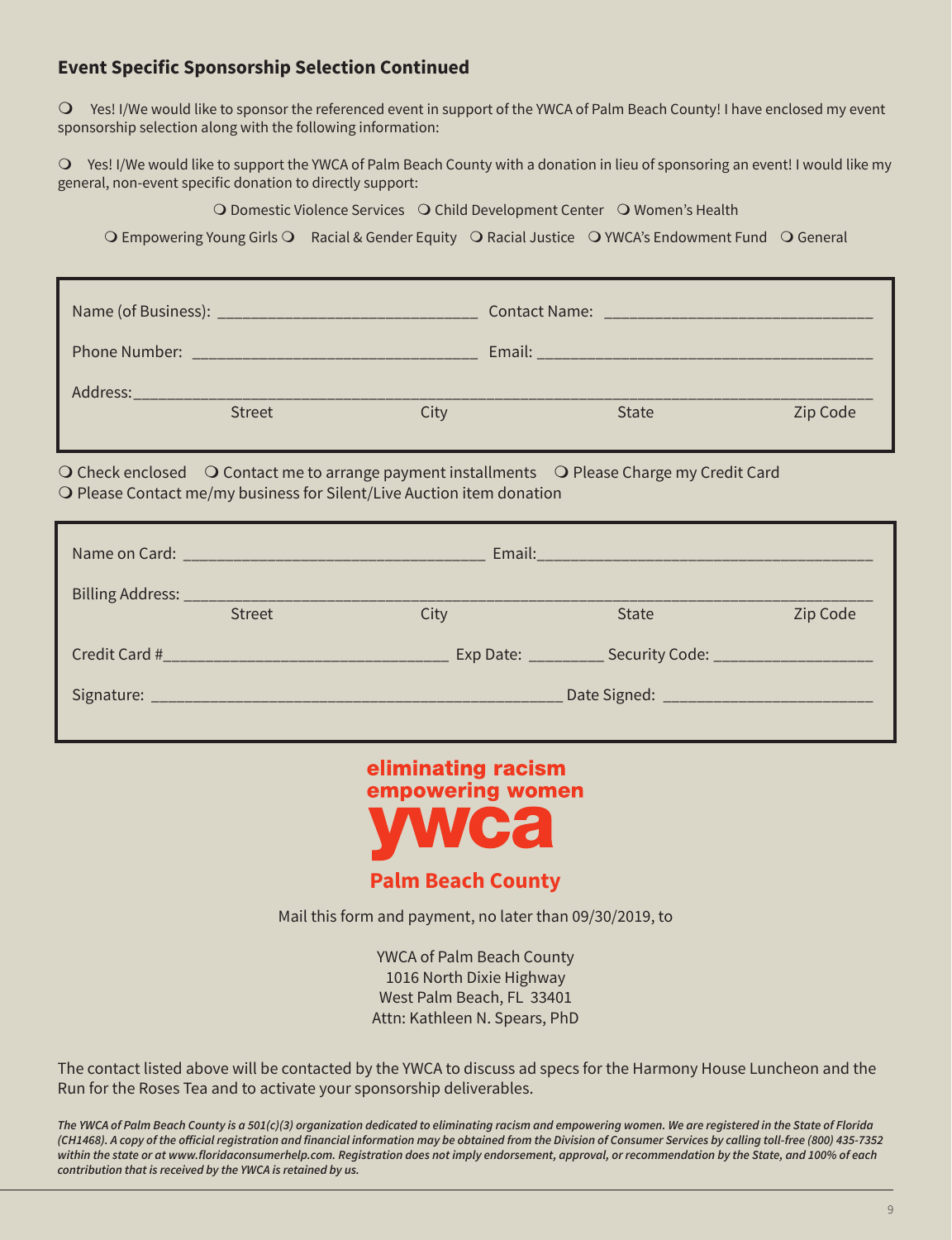## **Annual "Down South" Luncheon – 10/15/2019**

#### **PROGRAM AD SPECIFICATIONS/ORDER FORM**

#### **Program Advertisement**

This is your opportunity to showcase your organization or business to those in attendance at the "Down South" Luncheon. The Program Book will be a bit different than the "usual" Program Book. In addition to the Program and the advertisements, several of recipes from the original YWCA of Palm Beach County Cookbook and the traditional "Down South" Luncheons will be reproduced. These time-honored recipes will ensure that the recipients will keep the Program Book for many years to come, viewing your ad each time they open it to make one of the recipes!

#### **Details:**

The size of the printed Program Book will be 5.50" wide x 8.50" high. If you require assistance designing your ad, please provide us with the wording and, if appropriate, your logo. Your logo must be submitted in a JPEG format and the wording in a WORD format. For "print ready" ads, please submit your file in either a PDF or JPEG format.

I/we are pleased to support the YWCA of Palm Beach County and their "Down South" Luncheon through the purchase of an ad in the Luncheon Program.

| O Full Page (\$150)             | O Half Page (\$100)          |
|---------------------------------|------------------------------|
| $\bigcirc$ Business Card (\$50) | O Back Cover (\$250)         |
| O Inside Back Cover (\$200)     | O Inside Front Cover (\$250) |

|                              | <b>SIZES</b>             | <b>PRICES</b> |  |
|------------------------------|--------------------------|---------------|--|
| <b>Full Page</b>             | 4.50" w x 7.50" h        | \$150         |  |
| <b>Half Page</b>             | 4.50" w $\times$ 3.65" h | \$100         |  |
| <b>Business Card</b>         | $3.50"$ w x 2.00" h      | \$50          |  |
| <b>Back Cover</b>            | 4.50" w $\times$ 7.50" h | \$250         |  |
| <b>Inside Back</b><br>Cover  | 4.50" w $\times$ 7.50" h | \$200         |  |
| <b>Inside Front</b><br>Cover | 4.50" w x 7.50" h        | \$250         |  |

I will provide  $\bigcirc$  print-ready file.  $\bigcirc$  wording.  $\bigcirc$  YWCA will design ad.

|                                                                                                                                                                                                                                                                                                                                         |  |      | ____ Enclosed please find my check, made payable to YWCA of PBC, in the amount of \$_________ |                       |          |  |
|-----------------------------------------------------------------------------------------------------------------------------------------------------------------------------------------------------------------------------------------------------------------------------------------------------------------------------------------|--|------|-----------------------------------------------------------------------------------------------|-----------------------|----------|--|
|                                                                                                                                                                                                                                                                                                                                         |  |      | ____ Please charge \$_________ to my: ○ American Express ○ Discover ○ MasterCard ○ Visa       |                       |          |  |
|                                                                                                                                                                                                                                                                                                                                         |  |      |                                                                                               |                       |          |  |
|                                                                                                                                                                                                                                                                                                                                         |  |      |                                                                                               |                       |          |  |
|                                                                                                                                                                                                                                                                                                                                         |  |      |                                                                                               |                       |          |  |
|                                                                                                                                                                                                                                                                                                                                         |  | City |                                                                                               | State <b>State</b>    | Zip Code |  |
|                                                                                                                                                                                                                                                                                                                                         |  | City |                                                                                               | State <sup>----</sup> | Zip Code |  |
|                                                                                                                                                                                                                                                                                                                                         |  |      |                                                                                               |                       |          |  |
|                                                                                                                                                                                                                                                                                                                                         |  |      |                                                                                               |                       |          |  |
| Mail this form and payment, no later than 09/23/2019, to:<br>Theresa LePore, Immediate Past President - YWCA of Palm Beach County<br>1016 North Dixie Highway, West Palm Beach, FL 33401<br>Please contact Theresa LePore at talepore@aol.com or 561-358-9867<br>if you have any questions and/or to email your Program Ad information. |  |      |                                                                                               |                       |          |  |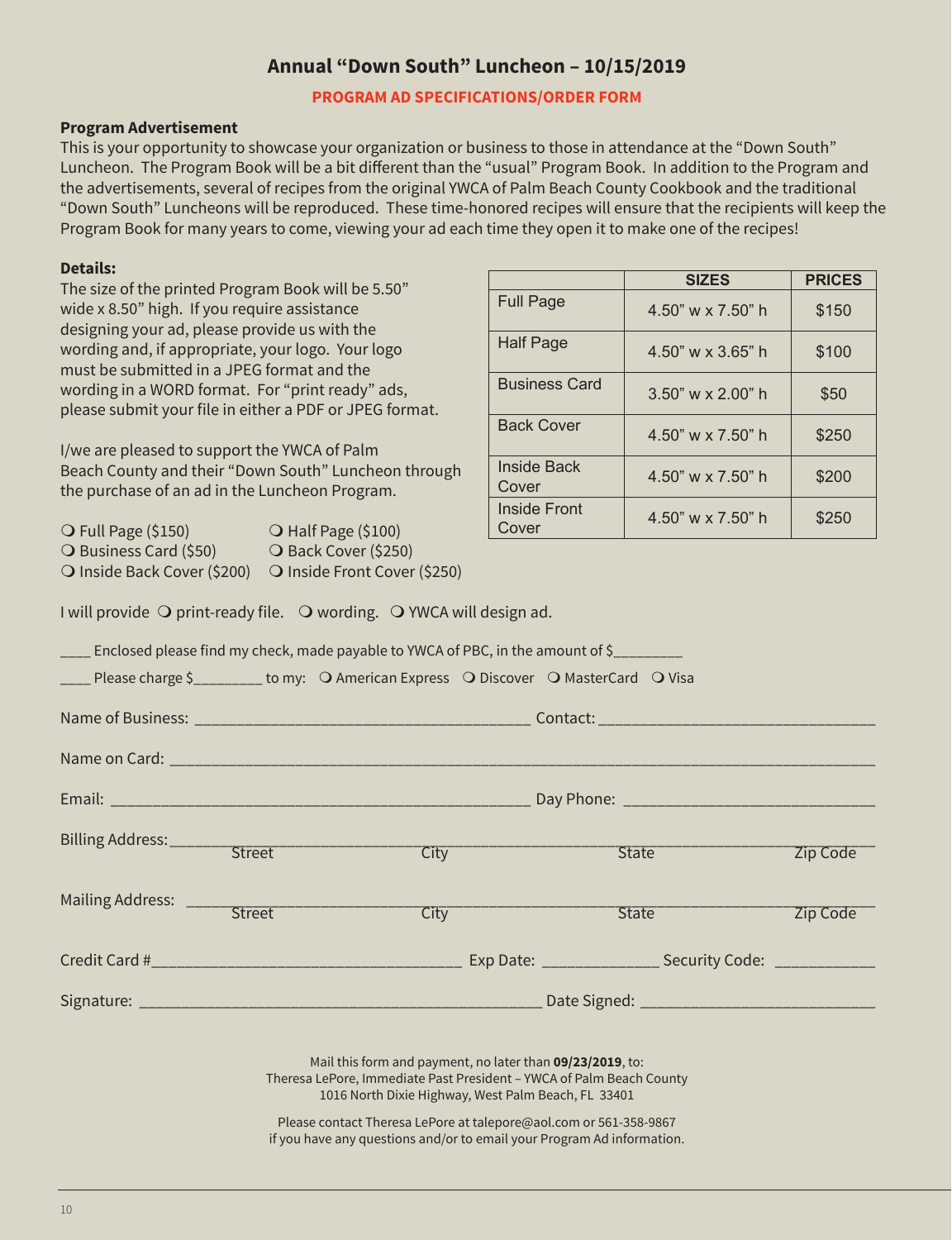# **HOW YOUR SPONSORSHIP HELPS THE YWCA**

The YWCA of Palm Beach County offers many of its services free of charge to those in need. However, our programs and services are not without cost. We rely heavily on the generosity of civic-minded and kind-hearted individuals and corporations. Folks like YOU! When you sponsor a YWCA event, not only are you ensuring a great experience for you and your guests, but your company will enjoy promotion and increased visibility as an organization that believes in empowering women and girls and creating a just and equitable society. Your support means that you care about the future of women and girls and that you care about the safety and freedom of those confronting domestic abuse.

A \$5,000 sponsorship means you are helping a family get back on their feet with an apartment and job placement services. At \$1,000, you are helping us help a mother & child flee domestic violence and live free of fear. For every \$250 donation, you are covering the cost of an underprivileged child in need of child development and early childhood education that will position him or her to become successful in school. A gift of \$100 helps us inspire a young girl to believe she can grow up to be smart, independent and fearless. Any gift or sponsorship at any level makes a difference. Your sponsorship saves lives. It changes lives. At the YWCA of Palm Beach County, we create real change. Everyday. Join us!



# **FACTS & FIGURES**

## **15**

The number of seconds in this country a woman is battered...many times with her children watching. Supporting the HarmonyHouse Luncheon helps us reduce the occurence of domestic violence.

# **199**

The number of people lost their lives to domestic abuse in the state of Florida in 2016. The Harmony House Luncheon helps the YWCA of Palm Beach County reduce the number of deaths from domestic violence.

# **2.3%**

Children living in poverty are 2.3% more likely to suffer an adverse childhood experience, such as homelessness, abuse, or neglect. Your support of the Run for the Roses Tea, helps us, through our Child Development Centers, reduce the likelihood that a poverty-stricken child will experience additional childhood adversity.

**1 in 3** young girls fall victim to low self-esteem and low confidence that leads to increased engagement in risky behavior. Supporting the Down South Luncheon helps the YWCA inspire confidence in young girls through our Y-Teens & Y-Girls Programs.